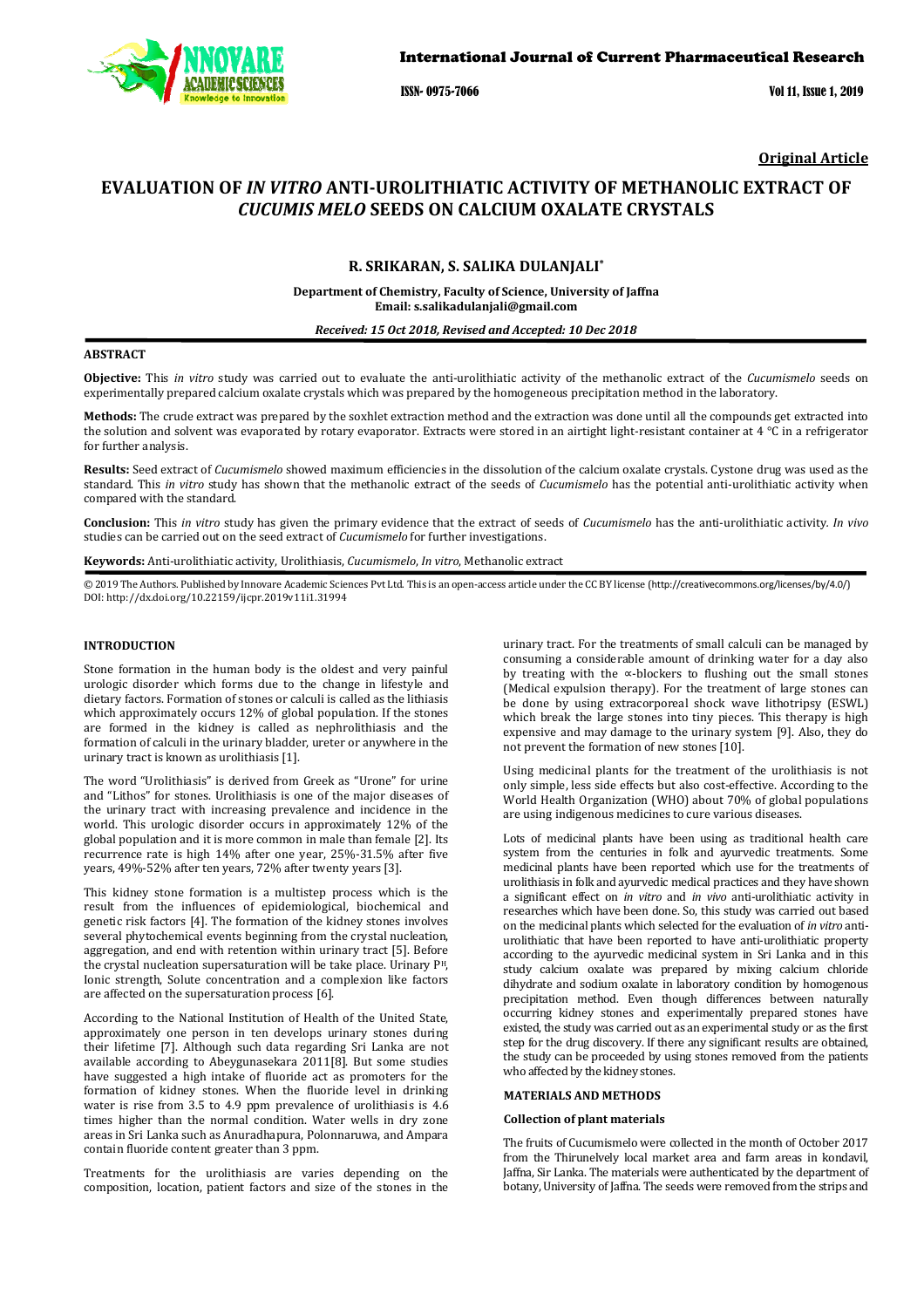were washed thoroughly with the tap water followed by distilled water. Then seeds were shade dried for three weeks and were pulverized.

## **Reagents used**

Methanol, Sodium oxalate, Tris buffer, Calcium chloride, Potassium permanganate (KMnO<sub>4</sub>), Conc. Sulphuric acid (H<sub>2</sub>SO<sub>4</sub>), Mayer's reagent, Wagner's reagent.

## **Extraction process**

Methanolic extract was obtained by using 200g of powdered seeds and using 400 ml of methanol in soxhlet apparatus at 64 °C temperature until all the compounds were extracted into the solvent. The extract was evaporated and concentrated by using rotary evaporator at 45 °C temperature. Further, dried extract was stored in an airtight, light-resistant container at 4 °C in the refrigerator for further analysis [11].

## **Preparation of calcium oxalate crystals by homogeneous precipitation method**

Calcium Chloride dihydrate (4.41g) dissolved in distilled water and Sodium Oxalate (4.02g) dissolved in 2N Sulphuric acid were taken into separate beakers and both solutions were mixed together to react with stirring until Calcium oxalate precipitate formed. Excess Sulphuric acid was removed by washing with Ammonia solution and distilled water respectively. It was allowed to dry at 60 °C for 4 h [6].

#### **Preparation of semi-permeable membranes from farm eggs**

The apex of eggs was punctured by a glass rod to remove the entire content. Empty egg shells were washed thoroughly with distilled water and placed in a beaker consisting 2M HCl for an overnight which caused complete decalcification. Then membranes were washed with distilled water and they were placed in ammonia solution for neutralization of acid traces in the moistened condition for a while. Then they were rinsed with distilled water and Stored in a refrigerator at a pH of 7-7.4 [6].

# **Evaluation of anti-urolithiatic activity by the titrimetric method**

Totally 9 semi-permeable membranes were prepared and exactly 5 mg of calcium oxalate crystals and four different concentrations (10 mg, 20 mg, 30 mg, 40 mg) of extracts and standard (Positive control) were placed in separate membranes and they were sutured carefully. One sample which contained calcium oxalate crystals only was used as the negative control. These were allowed to suspend in the separate conical flasks which containing 100 ml of tris buffer solution (0.1M). All the conical flasks were incubated at 37 °C for 7 h. Then the content in the semi-permeable membrane was transferred into a test tube and 2 ml of 1N sulphuric acid was added. The resulting mixture was titrated against the standard KMnO4 solution until the light pink colour was observed. This whole procedure was repeated three times to get the accurate results. The dissolution percentages of the calcium oxalate crystals were calculated for each sample to evaluate the activity [6].

#### **Phytochemical analysis**

Chemical tests were carried out on the plant extract using standard procedures to identify the constituent molecules as described by sofowara and co-workers. Aqueous and ethanolic extracts of *Cucumismelo* seeds were prepared. Then phytochemical analysis was carried out on these plant extracts.

# **RESULTS AND DISCUSSION**

The formation of urine stones is a complex process which has several steps such as supersaturation, nucleation, growth, aggregation, and retention [12]. High intake of dietary calcium may inhibit the formation of kidney stones rather than causing the stones [13]. Phytochemicals such as Terpenoids, Tannins, alkaloids, and saponins can be responsible for the anti-urolithiatic activity of the plant extracts. Some phytochemicals which may be effective for the dissolution of the calcium oxalate kidney stones are Kaempferol-3-rhamnoside and Kaempferol-3 rhamnogalactoside, triterpenes such as botulin and tannins [14].

In this study, the anti-urolithiatic activity of the methanolic extract of *Cucumismelo* seeds was compared with the standard drug cystone. Plant extract shows a considerable amount of antiurolithiatic activity as the standard cystone drug.

The dissolution percentage by the extract of *Cucumismelo* seed at 10 mg, 20 mg, 30 mg and 40 mg concentrations were 67.5(±0.525)%, 77.1(±0.094)%, 80.9(±0.340)%, 85.9(±0.573)% respectively. Dissolution percentage by the standard drug cystone at 10 mg, 20 mg, 30 mg, and 40 mg were found to be as 59.6(±0.432)%, 64.2(±0.163)%, 74.8(±0.283)% and 78.3(±0.249)% respectively. Dissolution percentage for the control test was  $22.1(\pm 0.249)$  %. Phytochemical analysis of the ethanolic and aqueous extracts of the *Cucumismelo* shows the positive results for the presence of alkaloids terpenoids. The research findings revealed that even though cystonepolyherbal drug has high dissolution ability, methanolic extracts of *Cucumismelo* seeds also have considerable antiurolithiatic activity.



**Fig. 1: Decalcified eggs** 



**Fig. 2:** *In vitro* **experimental model setup** 



**Fig. 3: Anti-urolithiatic activity of the standard and sample**